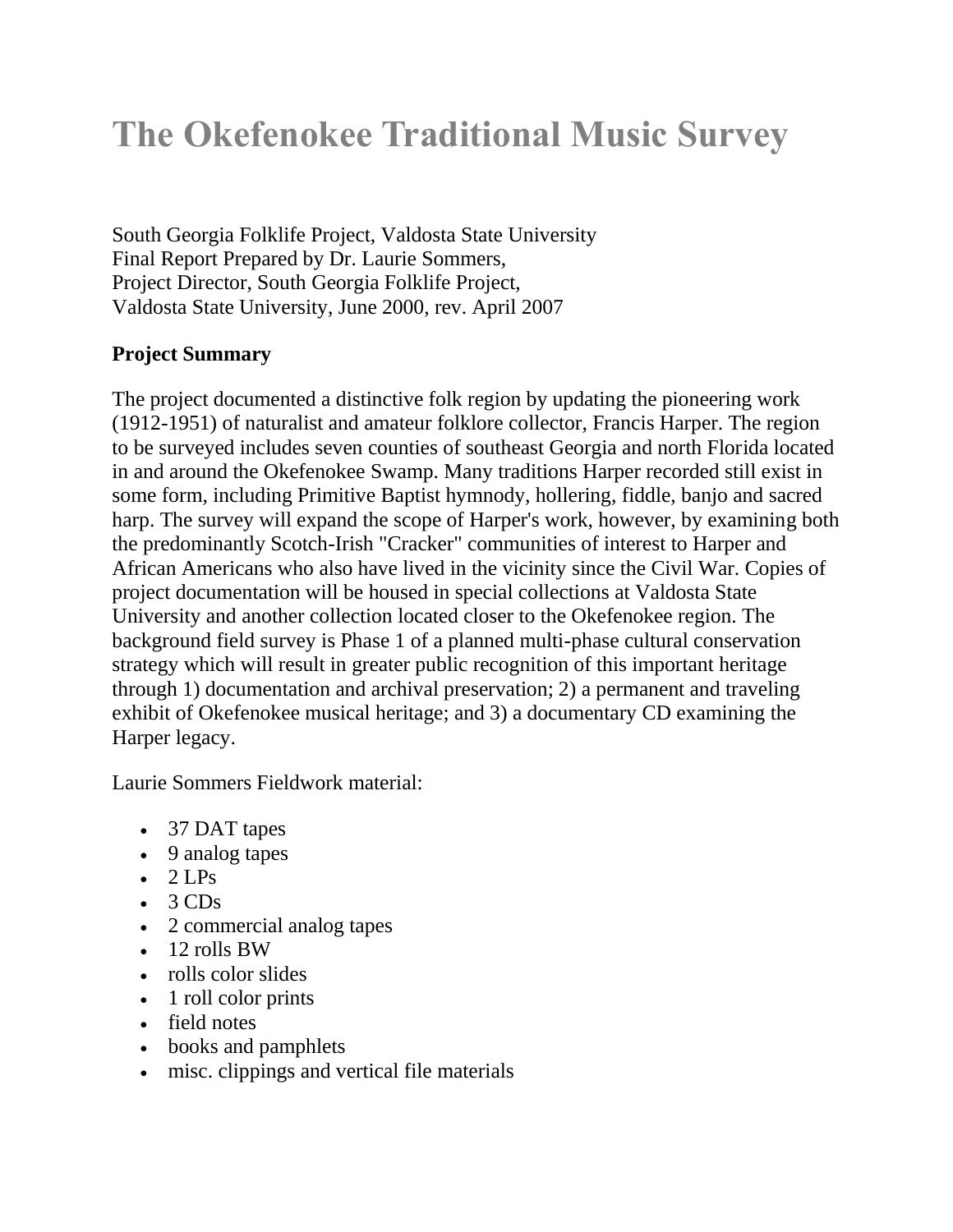Historic Field Collections:

- 19 sides of DARE tapes of the Okefenokee
- Photocopies of Francis Harper articles and field materials
- Copies of selected Harper photos in 4 x 5 negs, copy negs, and digital formats
- Copy of Harper movie footage
- (note: Copy of Harper field recordings acquired prior to grant period)

## **A. Implementation and Results**

## **1. Progress toward project goals is listed below:**

a. **expanding the scope of Harper's work by researching and identifying African American traditions.** After several meetings and establishing a written set of guidelines for collaboration, I developed a list of contacts from the Black Heritage Committee at the Okefenokee Heritage Center in Waycross. These contacts include choirs and prayer devotions in historic black churches; gospel quartets; a black church founded in Waycross (First Born Church of the Living God, 1913) which was not explored further due to discord and lawsuits in the congregation at present; and oral sources for an active club scene during the 1930s and 40s which deserves documentation. Background work through the Black Heritage Committee's exhibit and curriculum guide revealed that southeast Georgia had among the smallest African American populations in the state before and after the Civil War. African American population in the region increased in the late 1800s with the arrival of woods workers, farmers, and railroad workers. The area previously had rich traditions of tally chanting among turpentine workers, and work songs among gandy dancers. The famous actor Ossie Davis, born in Cogdell and raised in Waycross, described in an informal conversation on Feb. 13, 2000 (not recorded) how his father was a crew leader for track layers and sang many work songs; Davis said he still remembered some of them. There is still a huge rail yard in Waycross. No doubt persons people who remember railroad work songs are present in the area; however, the survey focused for the most part on living traditions and their roots rather than oral histories of previous traditions. During the twentieth century there were black CCC crews working in the Okefenokee\_(currently being documented by C. T. Trowell, retired from South Georgia College, Douglas, Georgia), as well as black turpentine crews documented in a few photos by Francis Harper. Harper's notes and correspondence with colleagues also point to the African/African American origins of the yodel or holler of the Okefenokee, although black informants in the region were not documented by Harper. There are also oral accounts of blues and juke joints, some associated with labor camps. I did not find any good leads for present-day blues or secular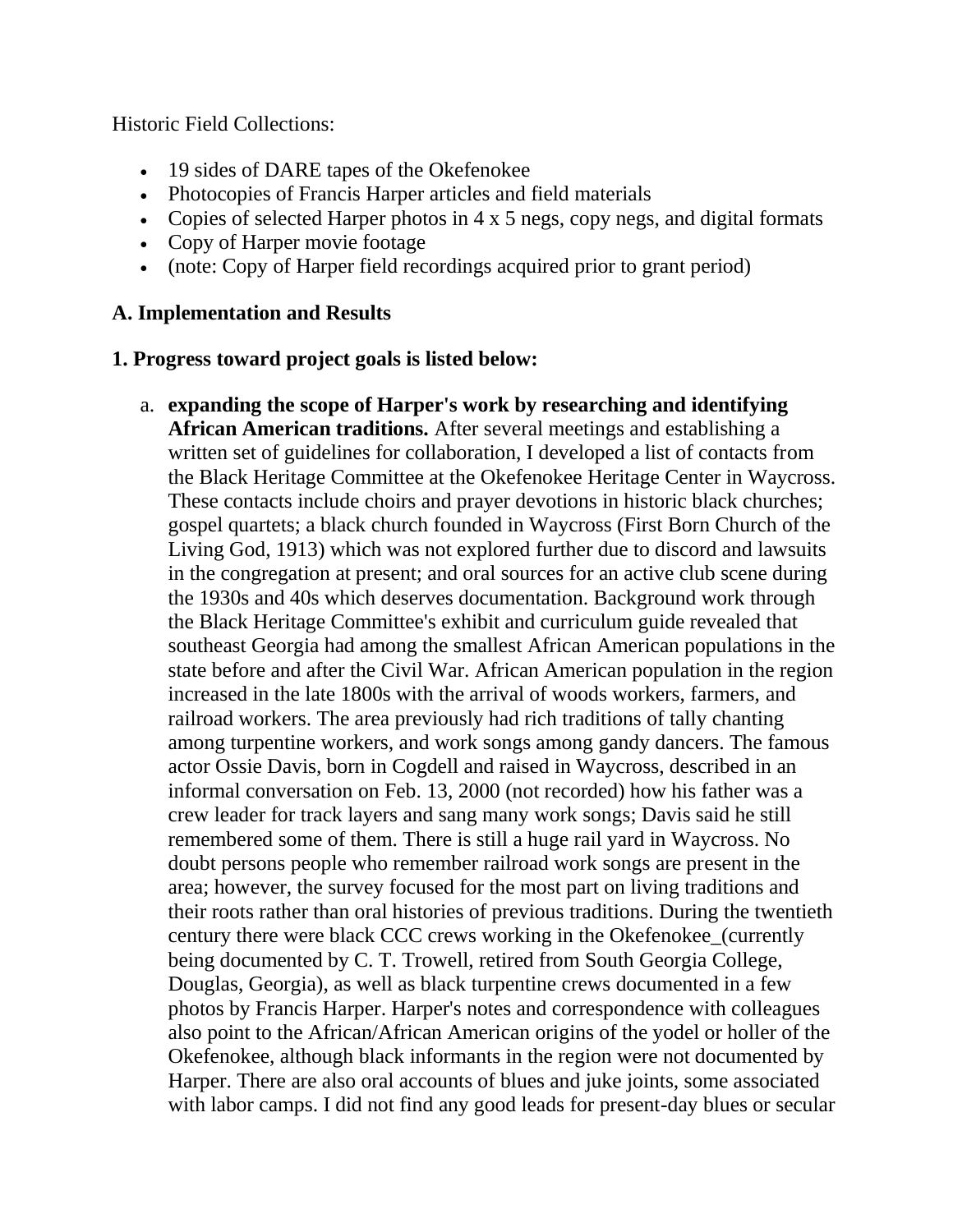music in general, although certainly such music may yet be located. Several informants contacted during the survey indicated most blues locales (juke joints) had been shut down. Documentation of these historic traditions would be an important follow-up project, since there is little documentation on African American expressive culture in this area. The sacred music tradition seems to be the richest source for African American music currently and this survey barely scratched the surface.

The survey focused on the area northeast of the Okefenokee (Waycross in particular). Key events/individuals documented include:

The Festival of Colors (Waycross), 4-24-99. The festival included a few solo spirituals sung by Mr. Willie Character, a retired music educator originally from Rome, Georgia and president of the Black Heritage Committee. The featured performers were the McIntosh County Shouters from Eulonia, GA on the coast who were presented as "historical folklore."

The Albert McKinney Memorial concert at Macedonia Missionary Baptist Church, 8- 22-99. This was the only recording made in one of Waycross' historic black congregations. The evening included traditional African American gospel small choir performances, solos, and a lip-sync praise team performance by church youth.

The Taylor Brothers and the New Taylor Singers (Blackshear/Patterson), (interviewed 9-12-99), two generations of turpentiners and family gospel groups, were documented through an initial interview and collection of tapes and CDs. A live recording of the New Taylor Singers was made at the Florida Folk Festival on May 28., 2000 after the grant period had ended.

## **b. expanding the scope of Harper's work by researching and identifying American Indian traditions.**

The American Indian presence in the vicinity deserves further study. C. T. Trowell's work, "Indians in the Okefenokee: Their History and Prehistory" (Okefenokee Wildlife League, Special Publication No. 2, 1989) states that there has been no Creek or Seminole presence in the area since 1850. Two contacts I made during the survey, however, suggest that persons of Indian ancestry (primarily Creek and Cherokee) were living in the region in the twentieth century and keeping a very low profile. Many persons who wished to be inconspicuous have found their way to the Okefenokee throughout its history, and legends and stories still are told about Civil War deserters and escaped slaves, for example. Indian peoples from various tribes were among them. Certainly, it is widely acknowledged that certain pioneer families in the Okefenokee have "Indian blood."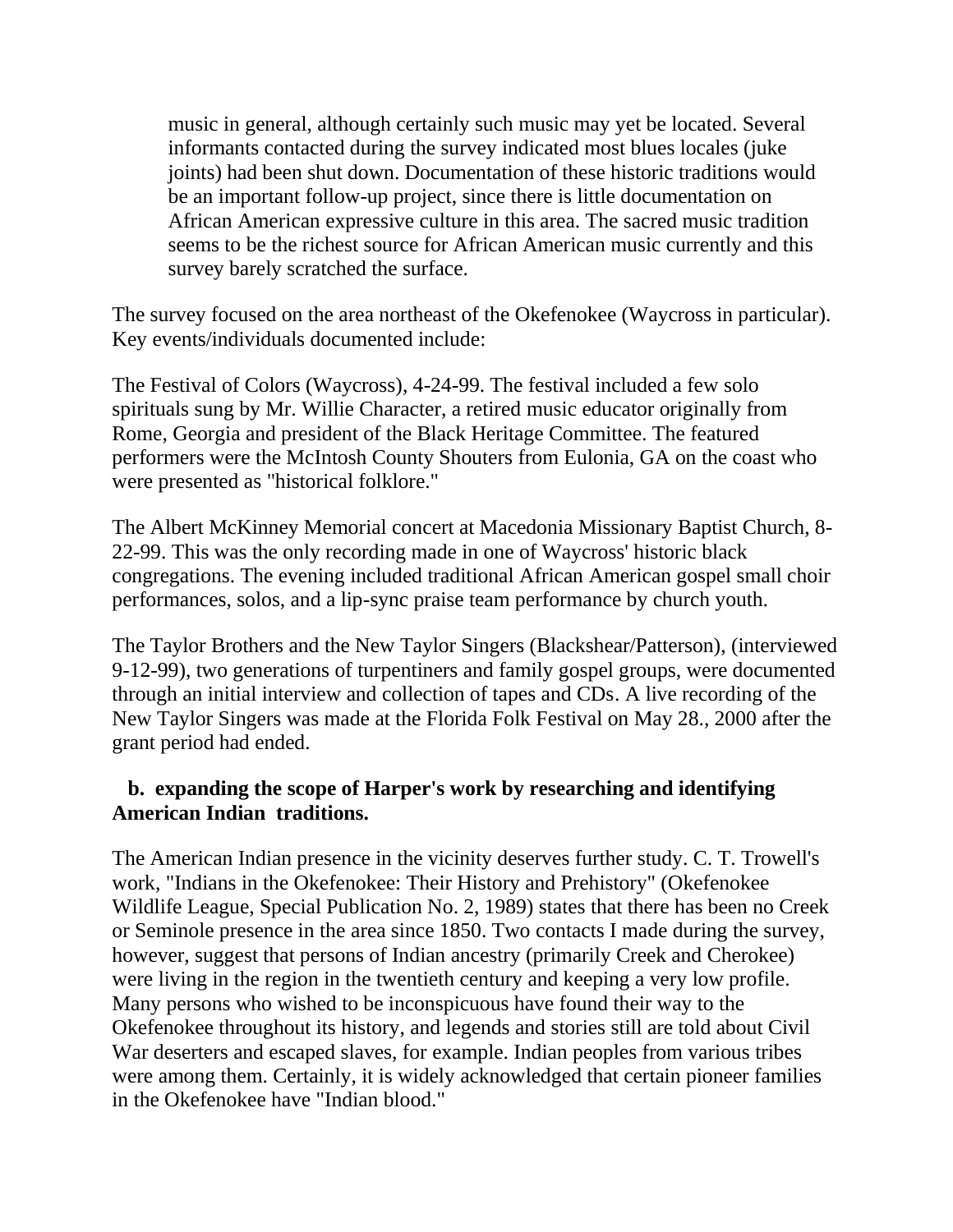In the fall 1990 powwow program of the Cherokee Tribe of Georgia (see below), the following historical overview of American Indians in Georgia appears: "During the time of the southeastern tribal removals (1830's), some of the people ran away and hid to avoid leaving their beloved country. Most people are aware of the Cherokees who hid out in the Great Smoky Mountains and became known as the Eastern band of Cherokees. Few know that a number of runaway people from different tribes ran south to a place called Fort Moniac on the St. Mary's River 12 miles from St. George, Georgia. There they would be met by Seminole people who would guide them further down into Florida and safety. Some of these people chose to stay in the Fort Moniac area and their descendants still live here today. We are inter-tribal because our people are mixed bloods. Our ancestors have intermarried with Creek, Cherokee, Chowenock, Miccosukee, Seminole, Yucchi, Yamassee and people of other tribes. And of course there was intermarriage with people of early immigrant populations. Because it was illegal and dangerous to be Native American in Georgia from the time of the Removals, many people lost their heritage. Communities and people were dispersed and social customs concealed. That attitude continued up till recent times. Some of our members grew up in families with some traditions passed down more or less intact. Just about all of us grew up in families where our Native American blood was a closely held secret. As a result of this successful concealment we often hear statements made by government officials, by educators, and by the media and by the general public that, "There are no Indians in Georgia.'"

One individual whose family background would be of interest is Vernie "Desert Flower" Martin. Martin was not interviewed, her husband, Gilles Martin, Chief of the Cherokee Tribe of Georgia (and himself not from the area) spoke about Vernie "Desert Flower" Martin in an interview for this project. Vernie Martin was born in Baker County, Florida on the south side of the swamp. Her mother was a full-blooded Creek, raised in a Cherokee family in McClenny, Florida. Her father, raised on the edge of the Okefenokee, came from a North Carolina Cherokee background. Vernie's father, a bee keeper, helped build Primitive Baptist churches in the Okefenokee vicinity and Indian people joined those churches. Chief Martin also stated that Indian people chose not to appear in large groups in front of whites due to fear of discrimination and reprisals. Bobby Johns, Florida Heritage Award winner and Chief of the Perdido Bay Tribe of the Southeastern Lower Muscogee Creek , now living in Pensacola, corroborated this view. Johns mentioned in a conversation at the Florida Folk Festival that he was raised in the Okefenokee and worked logging and turpentine. The family pretty much kept to itself due to discrimination; Johns' and Martin's personal experience narratives deserve follow-up. Again, however, the survey fieldwork focused primarily on living traditions. (\*\*Note: See Sounds of South Georgia Radio Archive for a program on Bobby Johns and his boyhood memories of South Georgia.)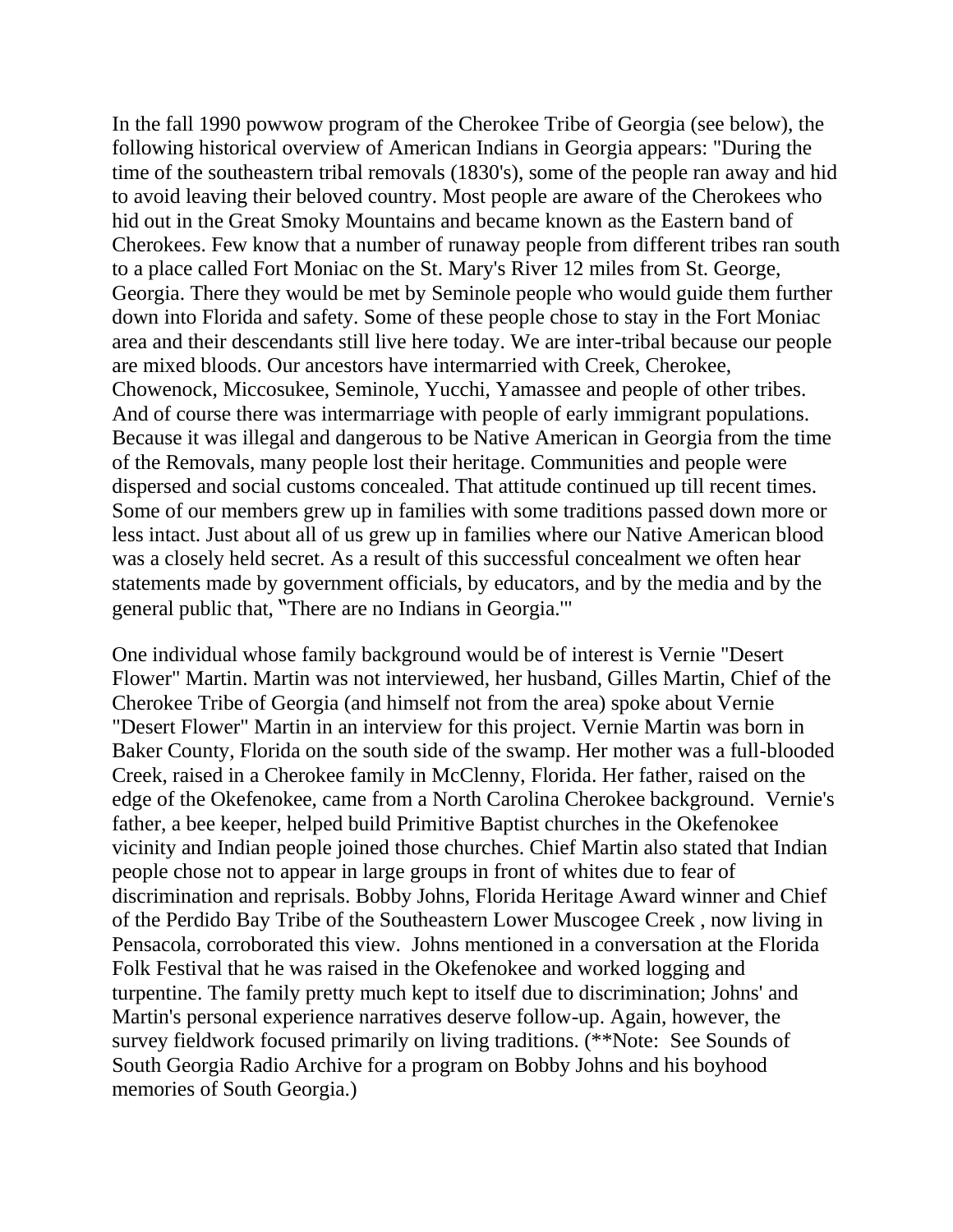I did document the Cherokee Tribe of Georgia and its powwow at St. George in September 1999. The powwow dates to 1982. I also interviewed Chief Giles "Tall Oak" Martin, who is Canadian born of Iroquois and Swiss background but married a Vernie Lauramore (mentioned above), a local woman. The Cherokee Tribe of Georgia is a state, not federal, recognized tribe which began in 1980 and received state recognition in 1993. The tribe is a "descent community" which seeks, among other goals, to "recreate in St. George, Georgia, a traditional Indian community," "preserve for ourselves and all our descendants of indigenous peoples a sense of heritage and culture of our ancestors, and at the same time help the general public understand and appreciate the traditions and values of Native American peoples." It holds a bi-annual powwow, a First and Last Celebration (New Year's), and a Green Corn ceremony in June. The powwow's host drum for four years running, the Redbird Jr. Singers, is made up mostly of non-native former Boy Scouts from south Florida and their wives. They play southern style Plains music, learned from recordings, observation, and from their mentor and elder, Sid Dingman, an adopted Sac and Fox of the Redbird Senior Singers (Ohio), now of Stewart, Florida. There are no Cherokee drums in the Okefenokee vicinity. (A Cherokee descent group in Valdosta, Georgia, has started a drum but they do not associate with the Cherokee Tribe of Georgia.) One member of the Wapiti, a six-member drum from the Atmore, Alabama Muscogee Creek, also was present. This group plays northern-style Plains dance music, and beginning in March, 1999, led a Creek stomp dance with turtle shell rattles at the Cherokee Tribe of Georgia powwow, as opposed to intertribal powwow dances. The powwow vendors included several revivalist flute makers from Florida. Overall, the powwow was characterized by a general pan-Indian Native American spirituality and seemed to be dominated by persons who had recently discovered American Indian roots. (\*\*Note: Student projects by Abel, Maddox, and Caldwell in the South Georgia Folklife Collection focused on this powwow in 2004.)

#### Field recordings:

Cherokee of Georgia Tribal Council Fall PowWow, St. George, GA, Oct. 1, 1999.

**c. updating Harper's work among the Scotch Irish community by continuing work with sacred traditions and identifying key secular traditions.** Fieldwork in this area progressed more rapidly, since I already had a good network of contacts prior to the start of the grant period. Because post-survey plans include an exhibition on sacred harp, more oral history of this tradition was collected that with other traditions documented in the survey.

## **2. The Francis Harper Collection**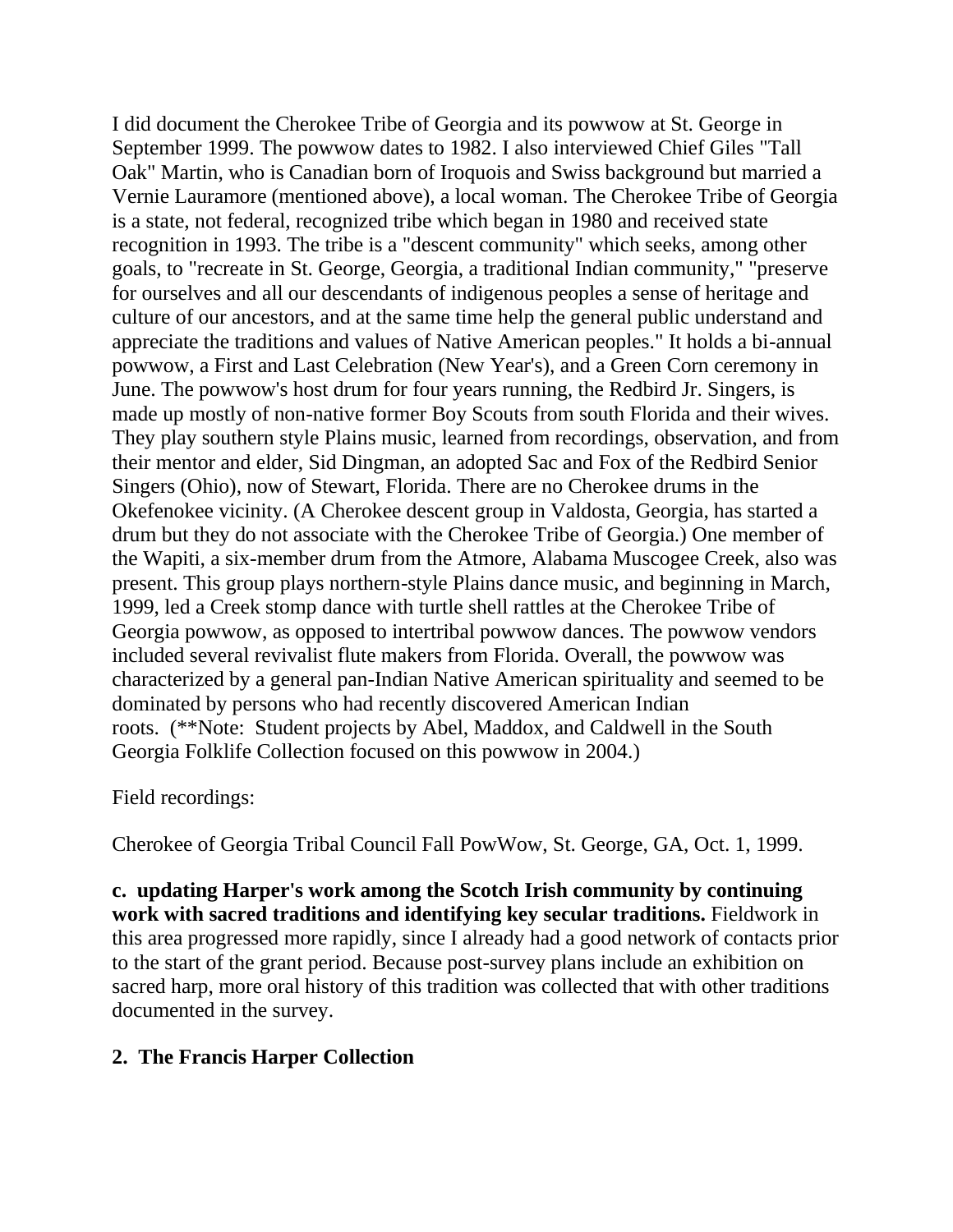During the survey, consultant Ann Tweedy and I reviewed the Francis Harper materials from the first half of the twentieth century for unpublished information on Okefenokee folklife and music. Tweedy visited the U. of Kansas, Lawrence where the Spencer Research Library is the official repository for Harper's papers. Tweedy's summary of the UK collection is included in the Appendix. As outlined by Tweedy in her summary report, the UK collection has a greater assortment of correspondence, but it is not catalogued at the present time.

The UK search did lead to the Dictionary of American Regional English recordings of the Okefenokee from the late 1960s (Frederic Cassidy, University of Wisconsin) of which I previously was unaware. Although recorded for dialect, the tapes do contain important contextual and oral history material with a variety of informants. Correspondence with Joan H. Hall, Associate Editor, DARE, was very helpful (6125 Helen C.White Hall, 600 N. Park St., Madison, WI 53706, jdhall@facstaff.wisc.edu). For information on the dictionary, see http://polyglot.lss.wisc.edu/dare/dare.html.

I looked at the other major Harper collection: materials entrusted by the Harper family to Delma Presley at Georgia Southern University, Statesboro. This collection is now in the process of transfer to the Special Collections at Georgia Southern. Much material is duplicated between the two collections, especially copies of Harper's draft manuscripts. Georgia Southern is the best source of the two Harper collection sites for folklore and music. Georgia Southern has Harper's original 38 field notebooks, photos, a copy of the sound recordings from the summer of 1944 (the originals are at the Archive of Folk Culture, Library of Congress), a short film (now transferred to video) without sound which shows scenes of square dancing and fiddling among other things, correspondence, notes and manuscript drafts. There is a great deal here of interest in terms of folklore in general and music in particular which is not published in *Okefinokee Album*, Francis Harper and Delma E. Presley, authors (Athens and London: University of Georgia Press, 1981). Harper notated numerous ballad and song texts and provides biographical information on various musicians.

Near the end of the survey, I realized that one obvious avenue for follow-up research is to check with the heirs of Harper's informants to see what musical traditions have been passed on. I had already done so with some members of the Chesser family still living who were recorded by Harper: Roxie Chesser Renshaw Crawford is in her early 90s and living in St. George. Bernice Roddenberry, her niece and daughter to Harry Chesser (the latter recorded by Harper), lives outside Folkston. There do not appear to be any obvious heirs to fiddlers Hamp Mizell, Doc Dorminy, and Jack Mizell in terms of actual fiddle players, but more work is needed in this area to verify this and to determine other types of musicians and repertoires.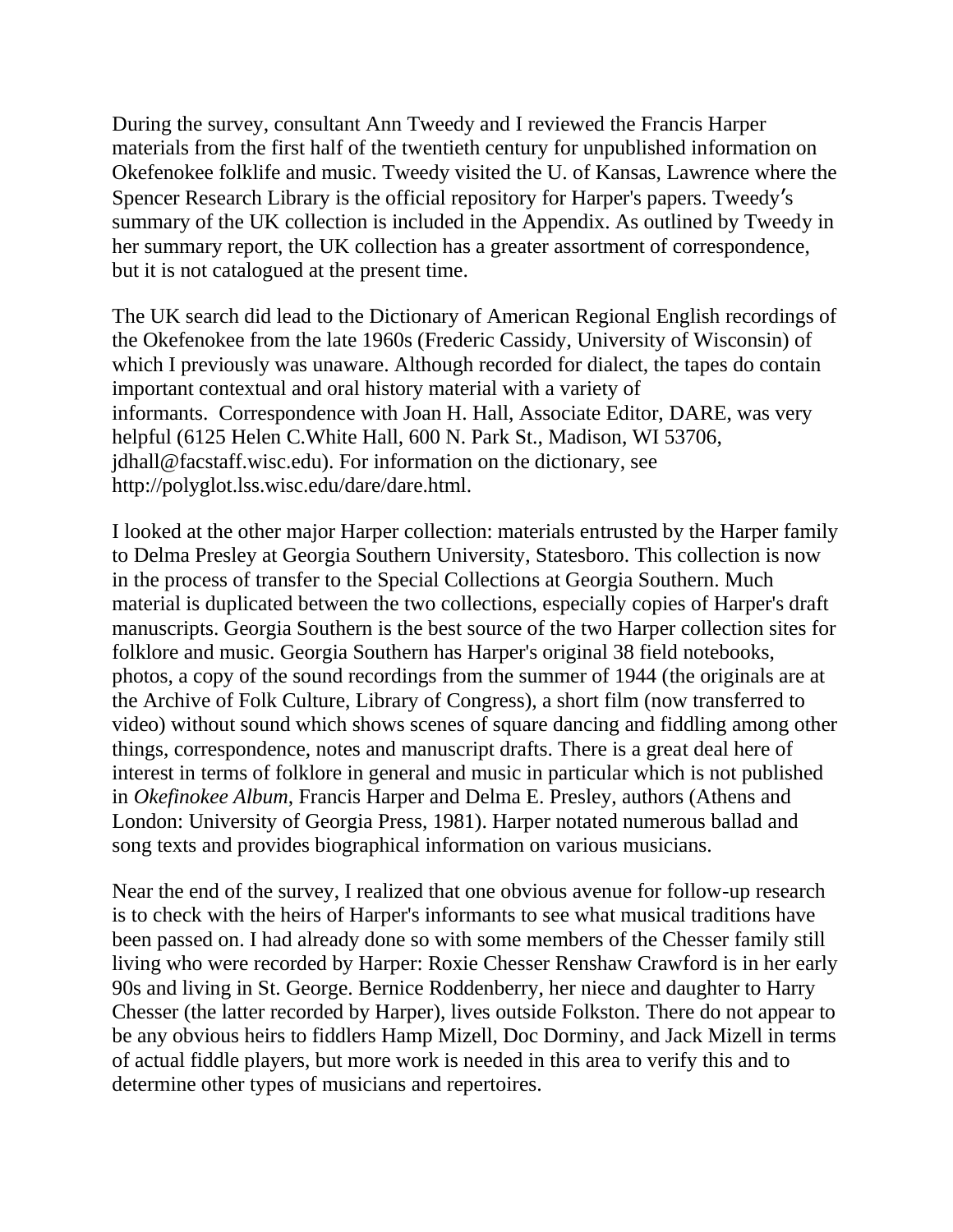One specific outcome of the Harper research is that I have been able to tell family members about items in the collection of which they were previously unaware.

Below, I summarize the major sacred and secular music traditions of the European American predominantly Celtic ancestry population in the Okefenokee vicinity, based on what I know to date:

#### **a) Sacred Traditions**

I continued to emphasize the sacred harp traditions (following up on my work prior to the start of the grant period), since these are unique and under-documented variants of the larger sacred harp tradition in the Southeast. Documentation continued of the regular sings and winter-time singing schools held at the Hoboken Elementary School and led by David and Clarke Lee, both fifth generation sacred harp singers in South Georgia. Of particular note was a recording made November 19, 2000 at the home of Johnny and Delorese Lee in Hoboken (David's parents) of a sing using the selfpublished "Pilgrim's Harp" (known as the "Brown Book"), compiled by David Lee, Clarke Lee, and David's cousin Phillip Reeves. This compilation was created for personal use only and contains various tunes that the Lee family has sung over the years but which were not in the printed books used by or known to the family. The authors transcribed tunes that were not in any songbook known to them at the time of publication. Indeed, David Lee states that 90% of Lee family singing occurred orally, and core singers know many tunes by heart. He quipped at the Valdosta Tunes and Traditions Concert, Feb. 4, 2000, "We're just using these books so we don't mess up in front of y'all." At the November sing mentioned above, David called various members of the Lee family together to sing in the old slower more ornamented style they grew up with. This style is no longer used in the monthly community sings at Hoboken. David Lee prepared documentation on his family singing tradition and "Hoboken style" for a Library of Congress Local Legacies project; an edited version of the "Pilgrim's Harp" recording was included with these materials. I also began to document sub-variants of the local style, especially splinter groups of the Lee family and oral histories of other family traditions. Singing schools, documented during the survey, still are held at the Hoboken School preceding the monthly sing on the Saturday before the Third Sunday. These sessions teach rudiments of singing by imitation and example: the notes and shapes, rhythm, and walking time (the latter a unique feature of the Hoboken style of singing). The highlight of the singing year is the newly re-instituted All-Day sing which occurs in March. This event is actually a weekend affair, with formal and informal sings in private homes on Friday and Saturday evenings, and Sunday late morning through afternoon. The All-Day sing itself occurs at the Hoboken School from 9 to 3, with a dinner on the grounds at the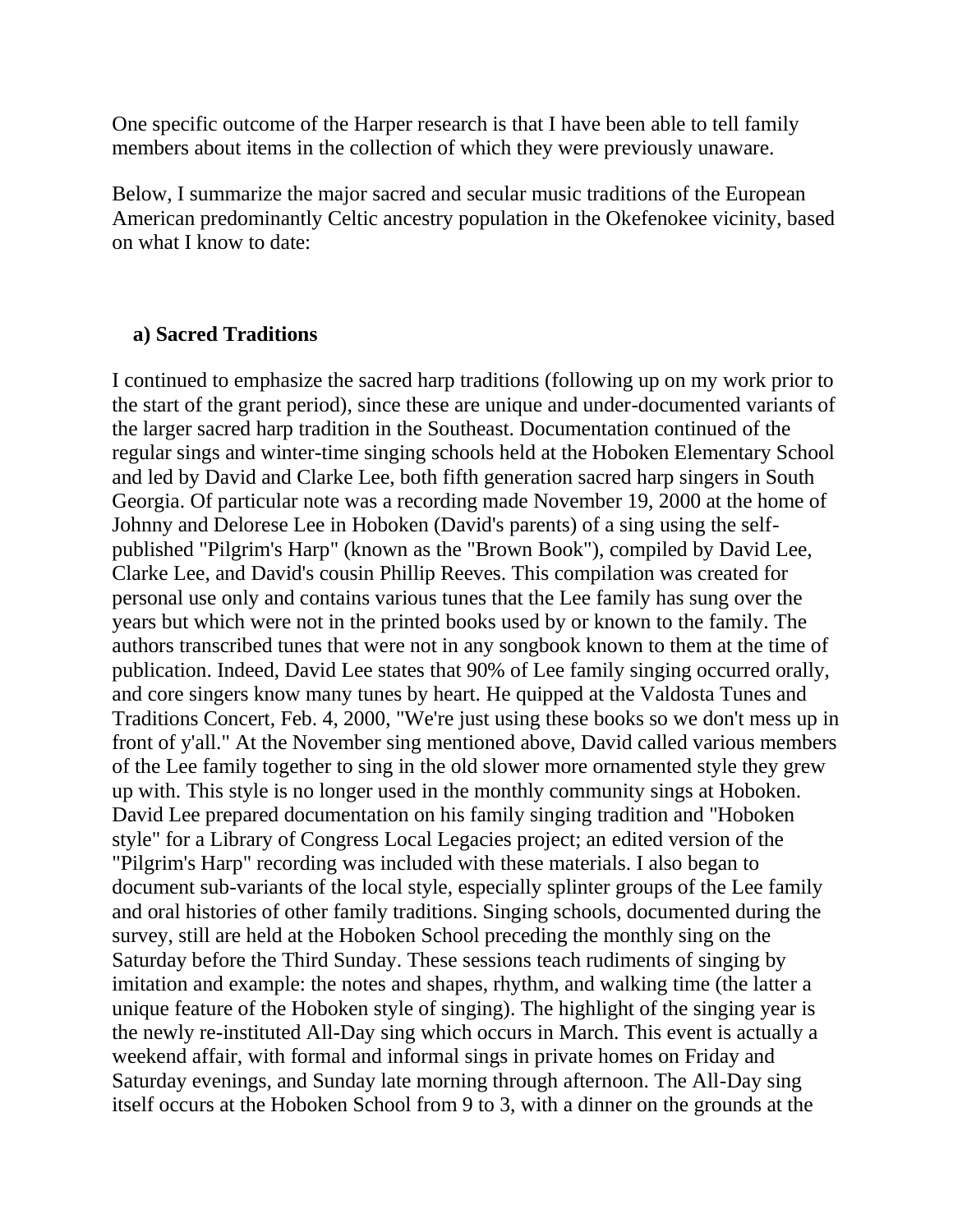noon break. As many as 300 singers from Georgia and around the country now attend the sing, reflecting the remarkable entry of Southeast Georgia onto the national sacred harp radar since 1994, when they Hoboken singers first realized that other folks besides their own small group still sang sacred harp (see Appendix for article on the Hoboken sacred harp and David Lee's Local Legacies summary report.)

Harper did not record the Lee family singing; however, he did record four siblings of the Chesser family of Chesser's Island (Harry, Tom, Kate, and Roxie, dubbed "the Chesser quartet") singing sacred harp in the summer of 1944. The surviving member of this group, Roxie Chesser Renshaw Crawford, is still living in St. George, Georgia, in the bend of the St. Mary's River. At the annual Chesser Reunion (currently held at Trader's Hill outside Folkston), the program begins with remarks by Mrs. Crawford, as the elder of the family, and the singing of "Amazing Grace" in sacred harp style. Mrs. Crawford is assisted, among others, by her son Donald Renshaw, her niece Bernice Chesser Roddenberry, and Roddenberry's daughters. Three Roddenberry daughters (LaTrelle MacDowell, Doris Floyd, and Betty Owens) frequently perform as a gospel trio at the Philadelphia Freewill Baptist Church outside Folkston, hence the harmony and singing style of the Chesser sacred harp singing now is more influenced by the gospel trio sound. The family's historic church roots, however, are at Sardis Primitive Baptist Church where singing styles are slow, ornamented and a cappella. The Roddenberry daughters plus Donald Renshaw formed the core for informal gospel singing at the Chesser Reunion. Mrs. Roddenberry and her seven daughters also sing out of the four-note book at the annual October Chesser Reunion, held at the Chesser Homestead in the Okefenokee National Wildlife Refuge outside Folkston, and at an elderhostel held at the Stephen Foster State Park in Fargo. Some of the Chesser family now periodically attend monthly sings at the Hoboken School, led by David and Clarke Lee. At the All-Day Sing in March 2000, Roxie Crawford was introduced as the eldest sacred harp singer present.

Gospel sings growing out of Methodist, Baptist, and independent church traditions increasingly have supplanted sacred harp throughout South Georgia. Revivals, tent meetings, and all-night sings are still frequent occurrences. One of the largest and oldest "all-night" gospel sings occurs in the Waycross Stadium. This is Southern "white" gospel with programming recently taken over by Bill Bailey of Bill Bailey Concert Promotions, an Oneco, Florida-based minister and promoter of major Southern Gospel groups around the country (www.billbailey.org). Bailey is with FCC Ministries, an organization which promotes southern gospel concert events in the Southeast. FCC Ministries hooked up with the Shriners in 1996 to book and promote the Waycross Shrine sing. Headliners are not local but rather are professional touring soloists, groups, and quartets booked by Bailey. The audience is primarily from north Florida and south Georgia and is widely promoted by local Christian radio stations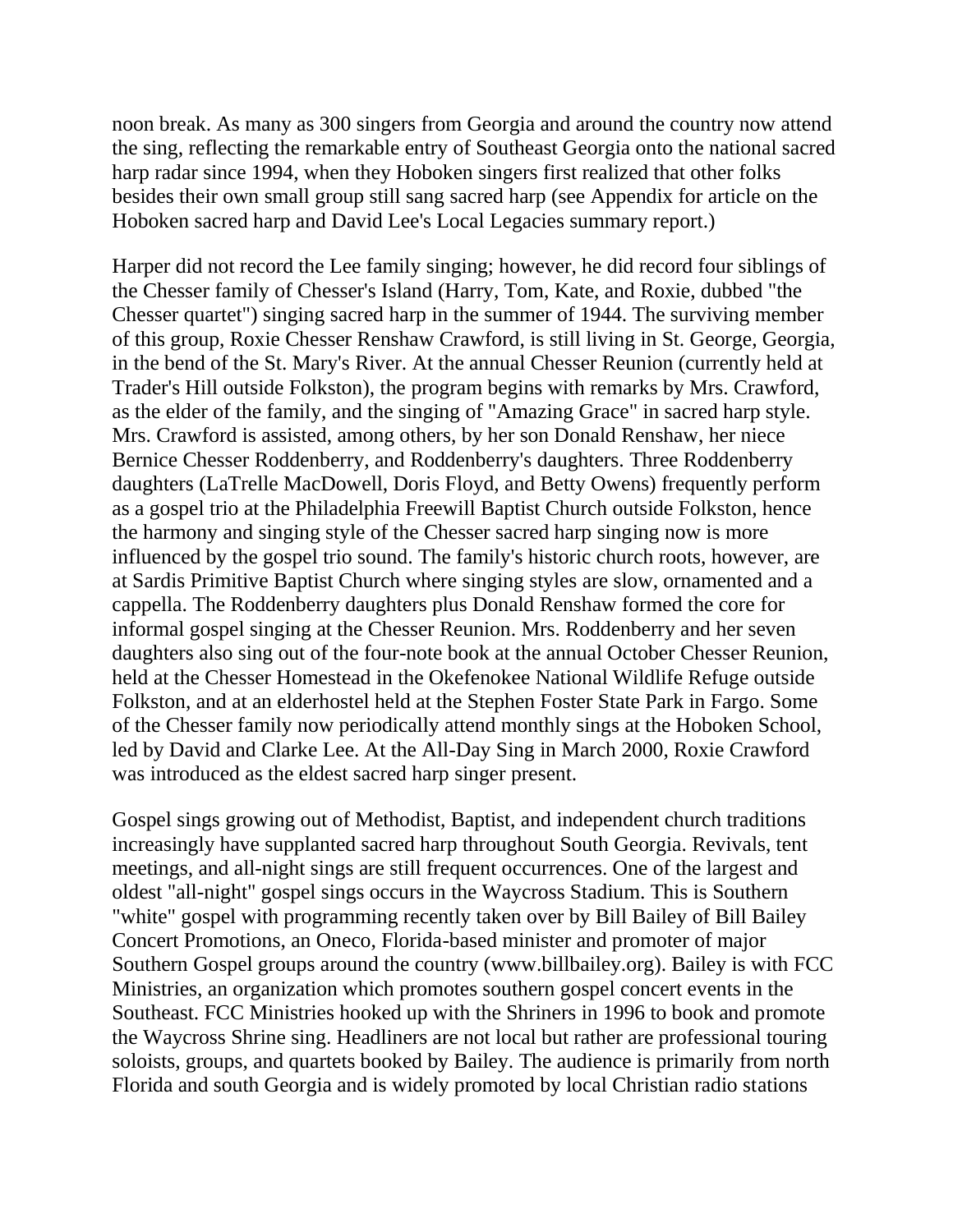and book stores. The draws from 4-5000 people annually according to Bailey, but I don't think the 1999 crowd was that large. For the 1999 Shrine Sing, headliners were professional southern gospel entertainers the Kingsmen, Gold City, the Perrys, Kirk Talley, Tony Gore and Majesty, and the Greenes. The area in the stadium walkway was full of booths for the headliner groups selling videos, t-shirts, posters, CDs, and other promotional material. All of this is hooked into Singing News Magazine: the Printed Voice of Gospel Music, which was prominently for sale as well.

I recorded the afternoon talent show, the only venue for local performers and nonprofessional singers from throughout the region, including South Georgia. Of the 37 entrants, most were from Georgia, but not necessarily from south Georgia. Contest judges based their decision on contestants dress, pitch, communication and overall quality. The winner received a \$500 cash prize and a singing spot on the evening concert. The winner was Stellar Wind, from Rincon, Georgia. The field recording of the talent contest gave a good overview of the types of styles prevalent in the area: these generally reflect broader Southern Gospel styles rather than any distinctive local tradition or variant of these styles (as is the case with sacred harp, for example).

I also recorded the hymn singing of the Bennettite subsect of the Alabaha Association of Primitive Baptists at New Hope Church in Hickox. (I previously have documented the more conservative Crawfordite subsect which is reluctant to be recorded. During the grant period I did visit another Crawfordite church, High Bluff, located in Hoboken, but did not record or photograph.) Primitive Baptist hymnody exists in a symbiotic relationship with local sacred harp, sharing tunes, tempos, ornamentation, and in some cases text. The two branches of the Alabaha both sing a cappella out of *Primitive Hymns* by Benjamin Lloyd; however, the Crawfordite churches tend to have more multi-part singing since the members of these churches tend to have remained more active with sacred harp singing. The recent book on *Benjamin Lloyd's Hymn Book* edited by Joyce Cauthen (see bibliography) includes examples of the Lee family singing out of the Lloyd Hymnal.

## **b) Secular Traditions:**

Secular music traditions still deserve considerable fieldwork attention. Survey work to date confirmed my earlier assumptions that the old-time frolics and square dances have been supplanted by bluegrass, country and pop forms. The survey generated leads to various pickers but not many formal groups. There still may be square dances in the Okefenokee, but I have yet to find them, and certain long-time Swamper families, such as the Roddenberrys, were not able to provide leads. Of particular interest, however, is the retention of the yodel or "holler" documented by Harper, and certain traditional ballads, especially by Bernice Roddenberry's children and family.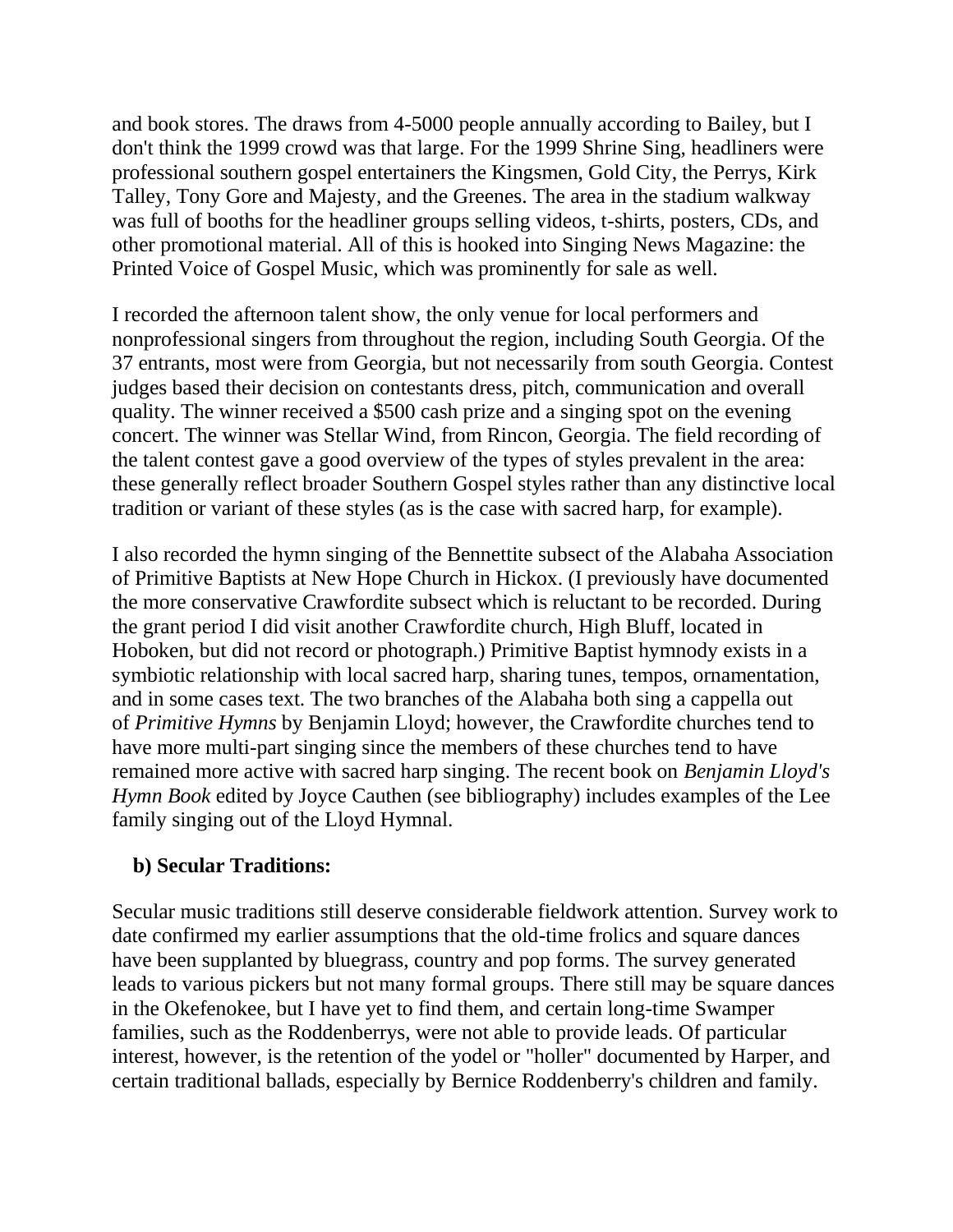Bluegrass parks are located at Trader's Hill (Folkston) and Twin Oaks Music Park (Hoboken). I did not document the former. The latter holds a twice yearly Bluegrass Convention (May and September) on the grounds of the (Ira) Whitmer Crews farm. Crews and his family have developed the park to house the convention and to accommodate large RV clubs during the rest of the year. I attended the 26th annual bluegrass convention in September 1999 (ironically held the same weekend as and just a few miles down the road from the High Bluff Primitive Baptist Church annual meeting. The Crawfordite subsect of Primitive Baptists, of which High Bluff is a member, do not believe in secular music or instruments). The house band for the convention and the park is the Flat Top Travelers, composed of Crews on lead vocals and rhythm guitar, his daughter Sharon Crews Crawford on banjo, Hubert Cox on fiddle, Sheila Stewart on bass, Mary Lee Prevatt on vocals, and her son Roger on harmonica (an interesting and unusual instrument for a bluegrass band). The Flat Top Travelers have changed personnel over the years and appear to be one of the longer standing bluegrass groups in the area. Two of their early LPs were donated to VSU as part of the survey. The three-day festival features bluegrass and bluegrass gospel groups from around the region and in some cases across the country, an arts and crafts show, a food concession, informal picking and camping, and a Wednesday open-mike night for local bands and guests. The sound engineer for the event, Madison Gibson of Waycross, is a descendent of a famous Primitive Baptist elder at Sardis Church, W.O. Gibson, and is himself a bluegrass musician with an out-of-town South Georgia band.

Obediah's Okefenok, a historic Okefenokee farmstead, also features bluegrass on special weekends in an attempt to boost attendance. On July 3, 1999 I recorded The Silver Creek Band from Waycross (together five years) who were inspired to get their start by the Flat Top Travelers and their bluegrass convention. The other featured band, Marshgrass, was from coastal Georgia at Brunswick. The band leader for Silver Creek, guitarist and lead vocalist Billy Shadron, comes from a family background of country guitar pickers, fiddle, and banjo. Still to be documented are musicians such as Patrick and Mark Thrift of Folkston who play banjo and fiddle.

**Fieldwork for the Harper follow-up is listed below** (all events were recorded unless otherwise noted):

Singing School, Hoboken, Feb. 20, 1999

Hoboken All-Day Sing, March 19, 20, 21, 1999

Interview with Jerome Lee, Woodrow and Mary Wainright, and Lucy McIntosh about sacred harp and Primitive Baptist hymnody, Hickox, GA March 31, 1999

Service at New Hope Primitive Baptist Church, Hickox, GA June 20, 1999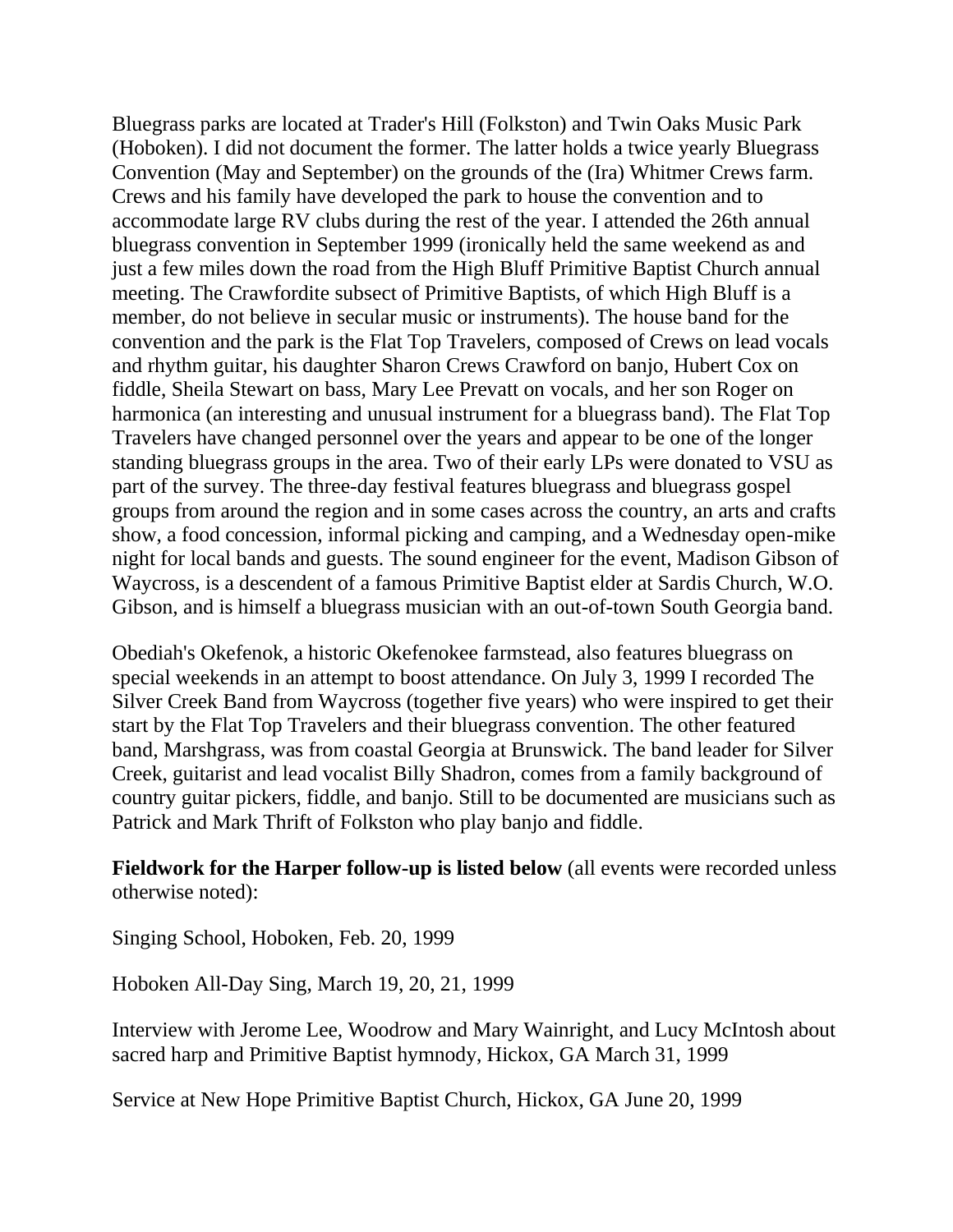Bluegrass event at Obediah's Okefenok, Waycross, July 3, 1999

43rd annual Shriner All-Day gospel sing talent contest, Waycross, June 10, 1999

Hoboken Sing, May 15, 1999

Interview with Georgia Butts on reminiscences of music traditions, Waycross, May 15, 1999

Interview with Whit "Ira" Crews and Sharon Crawford on the Flat Top Travelers and the Twin Oaks Music Park, Hoboken, GA 6-19-99

Interview with David Lee, Hoboken, June 19, 1999

Hoboken Sing, June 19, 1999

High Bluff Primitive Baptist Church, Hoboken, 7-11-99 (field notes only)

Research trip to Statesboro, Georgia Southern University, Francis Harper Collection, August, 1999

Research trips by Ann Tweedy to University of Kansas (Lawrence) on Harper collection (summer 1999)

Interview and photo ID of Harper photographs with Roxie Crawford and Nina Dikes, St. George, GA, Sept., 2, 1999

Flat Top Travelers host Twenty-Fourth Annual Bluegrass Music Convention and Gospel Sing (including fiddlers' demonstration), Twin Oaks Park, Hoboken, Sept. 10- 12, 1999

Sacred Harp sing (held on weekend of High Bluff Primitive Baptist Church annual meeting) at home of Billy and Barbara Lee, Waycross, Sept. 11, 1999

Billy's Island Reunion, Stephen Foster State Park, Fargo, GA, Oct. 2, 1999 (photographs only)

Chesser Reunion, Trader's Hill, Folkston, GA, Oct. 16, 1999

Lee Family Sing (recorded for Local Legacies Project, home of Johnny and Delorese Lee, Hoboken November 19, 1999

Hoboken Sacred Harp Sing, November 20, 1999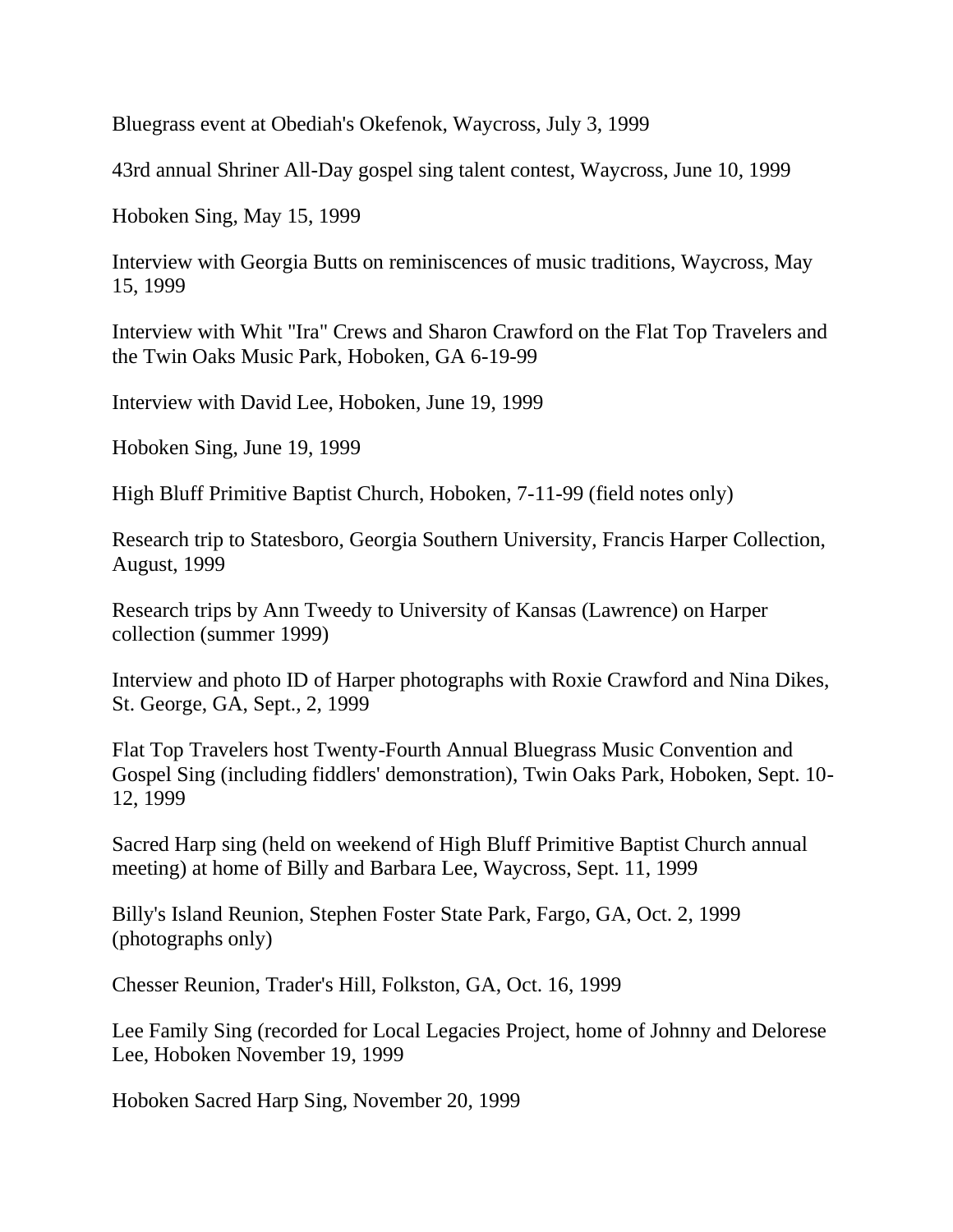Interview with Johnny and Delorese Lee on sacred harp and other traditions, Hoboken, November 19, 1999

Tunes and Traditions Concert, Valdosta, Feb. 4, 2000 (included Hoboken sacred harp)

Singing School and Sacred Harp Sing, Hoboken, GA Feb. 19, 2000

 **c) locating documentation in accessible local and regional depositories.** This material is now part of the South Georgia Folklife Collection, VSU Archives and Special Collections, Odum Library.

 **d) expanding contacts with key musicians and cultural workers to further technical assistance and community support functions of the new South Georgia Folklife Project.** The chief accomplishment in the area of technical assistance has been assisting sacred harp song leader and singing school teacher David Lee with establishing Hoboken Sacred Harp as a Local Legacies Project. Documentation for this grant and the Local Legacies project thus complement one another. As a followup to the grant survey, Lee and I, along with Okefenokee Heritage Center exhibit committee member Cathy Larkins, have collaborated on a small photo/text/audio exhibit on Hoboken sacred harp which will travel and be housed at the Okefenokee Heritage Center. (see Sacred Harp exhibit link on the South Georgia Folklife Collection website.) I also have made numerous contacts during the survey which are proving invaluable in my work with the South Georgia Folklife Project to document, interpret, present, and support the folklife practitioners of South Georgia.

 **e) identifying the goals and needs of traditional musicians, especially as they concern the future use of the collected materials and developing a viable plan for the second or public programming phase of the project.**

Please see d) above.

**3. Were original expectations for achieving project outcomes realistic?** This project benefited greatly from contacts established prior to the grant period. The chief challenge, as always, has been scheduling fieldwork in-between other demands of first two years of my NEA Folk and Traditional Arts Infrastructure Initiative grant for the South Georgia Folklife Project. I generated far more leads than I was able to follow up. The initial plan to survey all seven target counties (Echols, Clinch, Ware, Brantley, Charlton (Georgia), and Nassau and Baker (Florida)) was overly ambitious. The survey did generate leads in most of the counties surrounding the Okefenokee, but fieldwork concentrated in Ware, Brantley, and Charlton Counties (Georgia).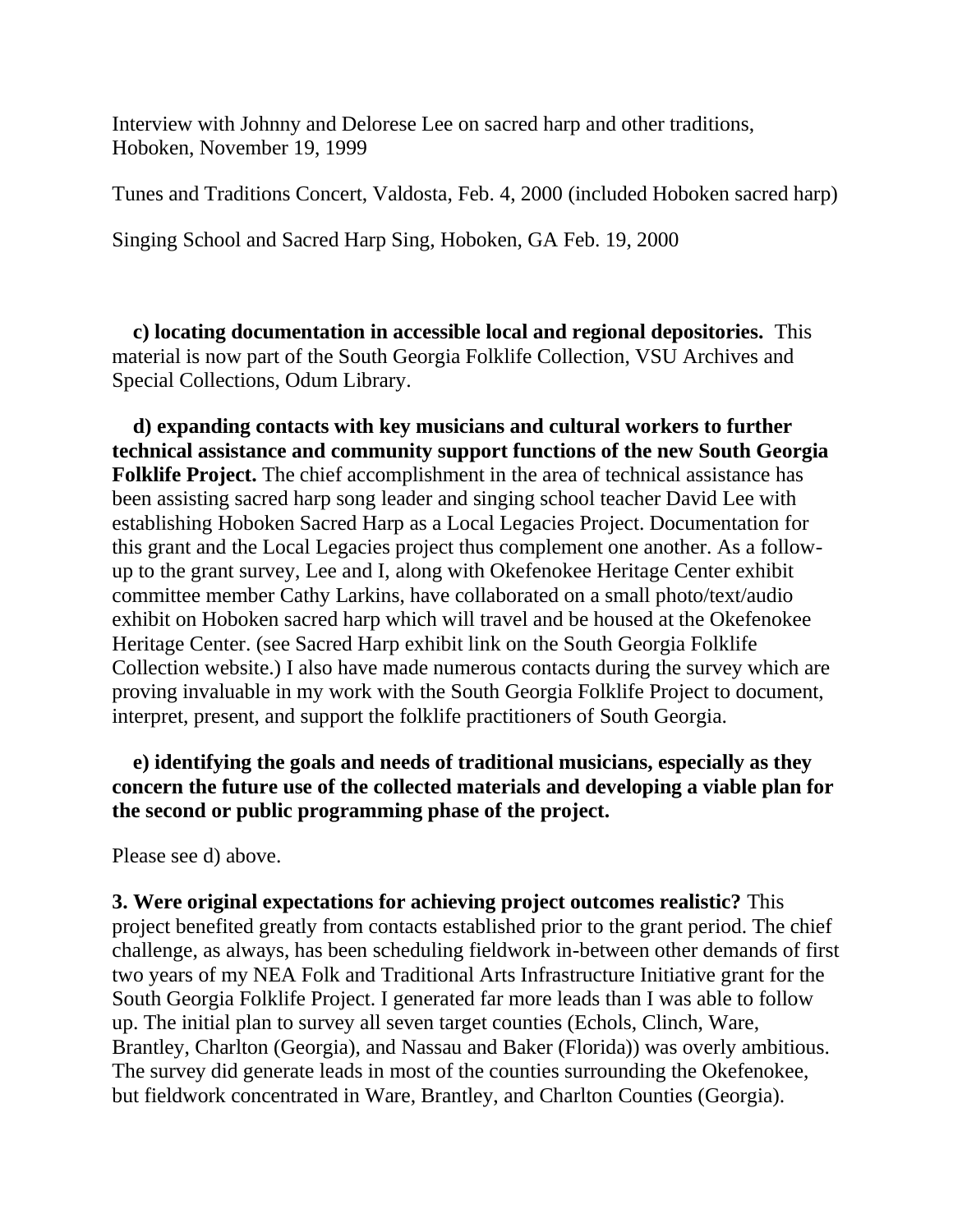Folklorist Jon Kay (White Springs, Florida) was contracted to do one day of reconnaissance survey in Baker County, Florida which identified sources of oral history for older forms of music and a few current country and gospel musicians. Kay also has interviewed Nancy Morgan of White Springs, a Florida Heritage awardee and fixture of the Florida Folk Festival, whose father grew up in the "Pocket" outside Fargo in the Okefenokee. Mrs. Morgan knows a number of traditional ballads. I previously had done fieldwork on sacred harp and Primitive Baptist hymnody in Nassau County. Kay's planned survey of the Suwannee River Valley may generate further useful leads relevant to the Florida side of the Okefenokee, particularly in Columbia and Hamilton Counties which are to the southwest of the swamp.

**4. Have there been any unanticipated outcomes?** The chief unanticipated outcome has been identification of events and informants on Cherokee and Creek traditions which deserve follow-up, especially in terms of oral history and cross-cultural interaction in the region. Another unanticipated outcome was the depth and richness of the Harper collection, which has led to other sources, among them the DARE tapes of the Okefenokee (Dictionary of American Regional English), which were ordered from the project headquarters at the University of Wisconsin (Madison) and copied as part of the Okefenokee Traditional Music Survey (see description above).

This music survey also has underscored the need to expand the study of this fascinating folk region to include other forms of folklore, past and present, and to focus on personal experience narratives and oral history. Some of this work is already underway, and several Swamper descendants have written and published family stories (cf. Morgan, Velie, Thrift in bibliography below). Harper's work, thus, needs to be followed up in areas other than music. Some of this work has been undertaken in part (for example, Cothran's studies of fishing guide and raconteur Lem Griffis (1979, 1991) and Jon Kay's recently completed audio tape of Folkston raconteur Zelton Connor, the latter available at the Stephen Foster State Park (White Springs, FL) gift shop, but a comprehensive follow-up to *Okefinokee Album* is yet to be written and researched.

Of particular interest and importance is the need to focus on local knowledge and folk ecology, especially in light of current environmental issues with the Okefenokee National Wildlife Refuge. Reading Francis Harper's field journals and articles, it became clear that much of his work with local fauna was based on the Swampers' deep traditional knowledge of the environment in which they lived. His guides and sources were local hunters and fishermen who described species and habitat, kept records of sightings of species of interest to Harper, guided him around the swamp, and so on. In my own informal conversations with lifelong residents, many of whom have grown up in the swamp itself, it became clear that important local knowledge still exists and is underutilized by (if not often at odds with) park and wildlife refuge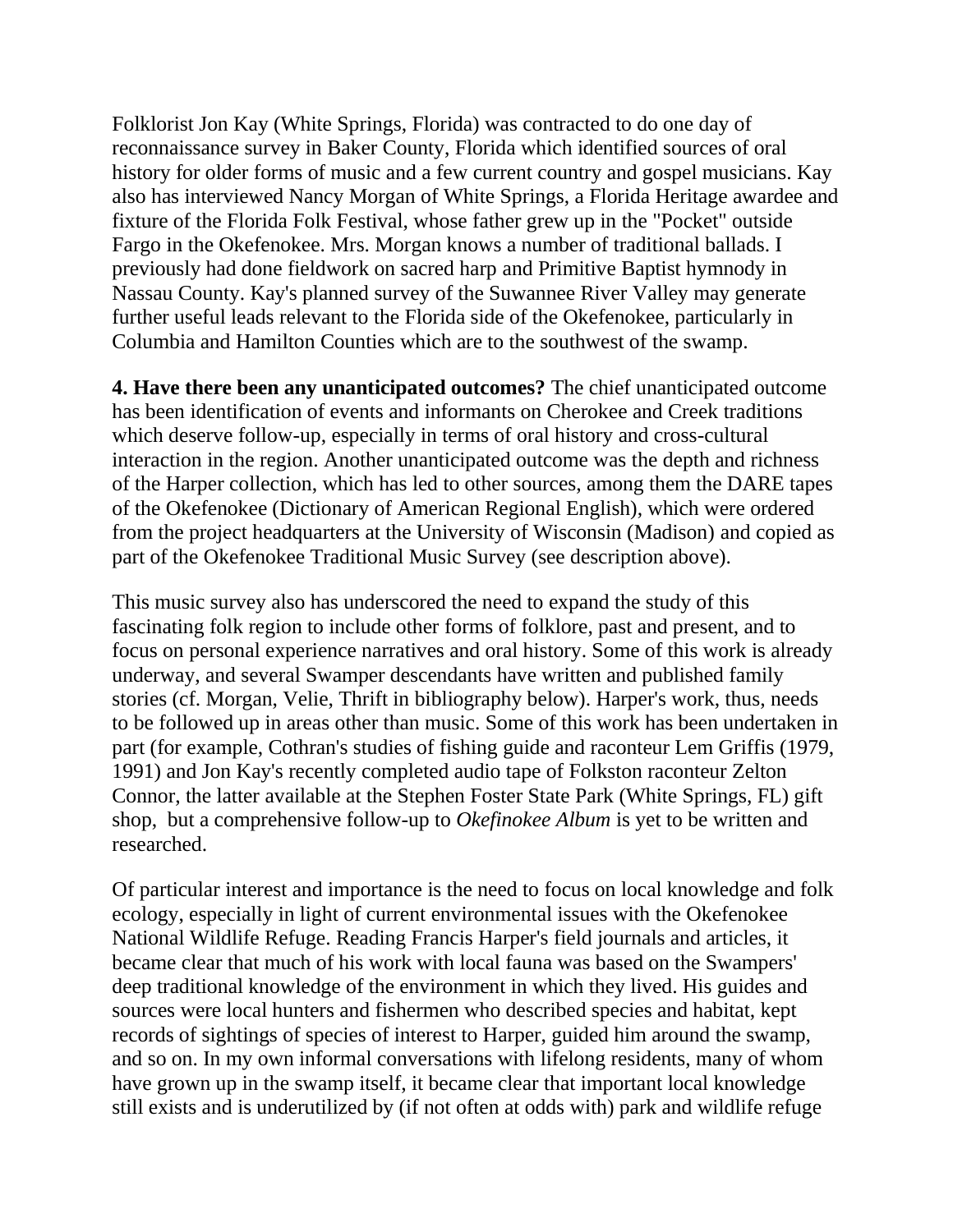managers and scientists. Whether or not this gap can be bridged in helpful ways remains to be seen.

## **5. The planned strategies for each objective were appropriate, although as stated previously, the scope of the project for one fieldworker, given the time allotted, was overly ambitious.**

**6. The project deadline was extended, but the survey continued as planned.**

**7. No new activities were added.**

# **B. Context**

**1. Describe the factors that either helped or impeded the effective implementation of your organization's project.** The single fieldworker model, aided by consultants, was effective up to a point, but inadequate for the scope and time allotted as stated previously. Much important work was accomplished; ideally, however, a team approach would allow for more effective and comprehensive field research. Fieldwork will continue after the grant period is completed, since this region is central to the work of the South Georgia Folklife Project and so many leads and contacts were generated.

Distance from the fieldwork area (at least two hours to the far southeast corner of the Okefenokee) affected the frequency and amount of fieldwork there, but I still feel that this was an extremely useful survey. To overcome distance, the travel budget allowed for overnight stays in order to minimize travel back and forth from Valdosta to the field site and to make field trips more time efficient.

**2. What has your organization done to overcome any impediments?** I obtained some fieldwork assistance from David Lee through his Local Legacies project on Hoboken sacred harp, and from Jon Kay with his one-day survey of Baker County. Kay was asked to do more work on the south side of the Okefenokee, but was unable to commit additional time. Chris Trowell has been extremely generous in sharing his recent research and extensive bibliographic knowledge.

# **C. Project Director's Analysis**

## **1. What do you think are the most important outcomes, impacts and lessons learned from this project?**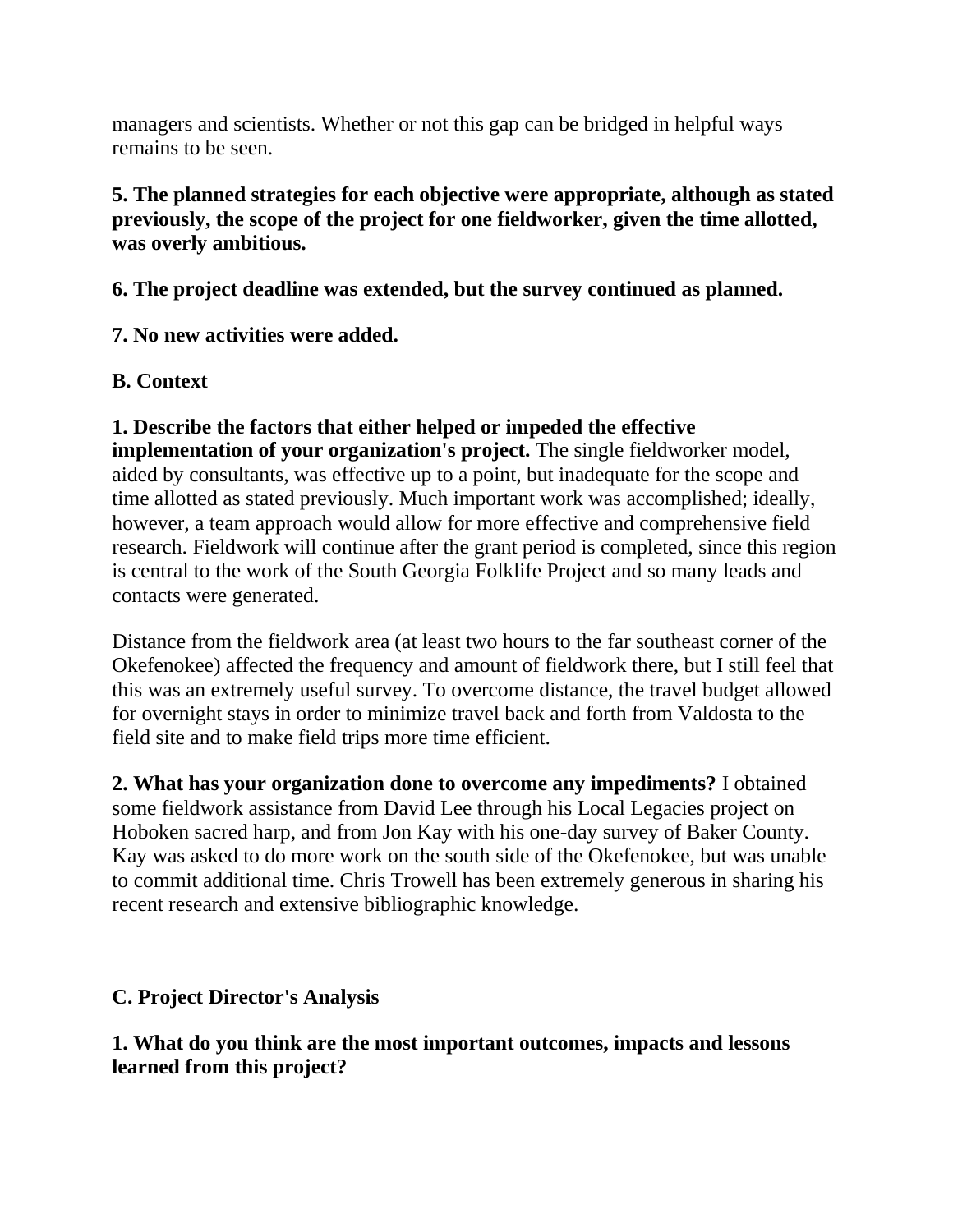Increased network of contacts and collegial relationships throughout the service area of the South Georgia Folklife Project. These contacts will enable the project to better support the work of traditional artists and provide appropriate technical assistance to artists and communities in the region.

Partnership with the Black Heritage Committee of the Okefenokee Heritage Center

The Hoboken Sacred Harp Local Legacies Project

A new body of field data from an important and under-researched folk region

Groundwork laid for follow-up cultural conservation activities such as the Okefenokee participants at the 2000 Florida Folk Festival; the Let Us Sing sacred harp exhibition; and soundtrack consultation for the visitor center orientation film for the Okefenokee National Wildlife Refuge (the latter not incorporated in the final product)

Increased access to and awareness by descendents of material in the Harper collection

Perhaps the most telling lesson learned in this survey has been to underscore the continuing importance of surveys such as this and their adequate access and preservation. The Harper collection, for example, is a tremendous resource and I have been touched by the reaction of family members as word spreads about my familiarity with the collection and its contents. I have been able to put various family members in contact with tapes, documentation, and photographs of their family members. I trust that this survey will have a similar impact. Public folklorists play a crucial role in heritage conservation, but we are often so busy producing programs and products that we lack sufficient time for fieldwork. I am grateful to the Lila Wallace Reader's Digest Community Folklife Program for funding a survey such as this.

**2. How, if at all, has this project changed the way in which your organization or others address these issues?**

 $N/A$ 

3**. Has your organization experienced a growth in audience or constituency as a result of this project? What has our organization learned from the project about how to build audiences or better serve communities?**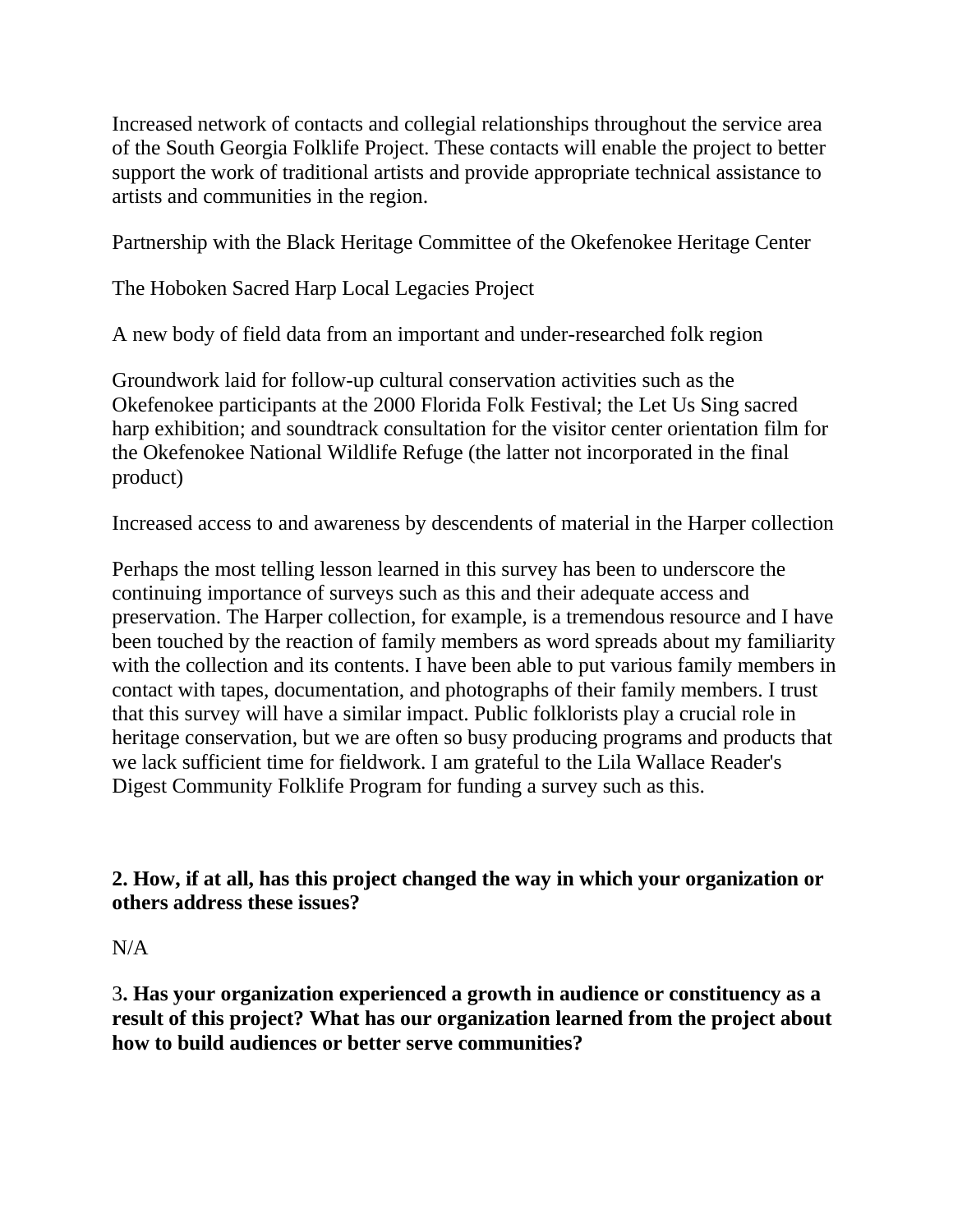Certainly this project has greatly increased my network of contacts and hence my constituents and potential audience. The media could have been used much more effectively, and I need to work to build personal contacts with reporters working in the Okefenokee region. Visibility in the region, personal contacts, careful understanding of local cultural politics, and listening to local musicians are good ways to serve communities with effective technical assistance and programming.

## **D. Dissemination/Communication**

1. Information gleaned during the survey has been disseminated to others in the field of folk culture activities in the following ways: 1) a Local Legacies Project on Hoboken sacred harp which will be available via the Internet and the Library of Congress archives for the project; 2) two conference presentations on sacred harp at the American Folklore Society annual meeting (October 1999) and the Society for American Music (March 2000) (now published in the Society for American Music Bulletin); 3) presentations and a program book article on Okefenokee folklore at the 2000 Florida Folk Festival (May 26-28). In addition, information about the Francis Harper collection has been made available to interested family members whose ancestors were documented by Harper in ways previously unknown to them, and to a film crew working with the Okefenokee National Wildlife Refuge on a new interpretive plan for the Visitors Center. Corrected photo IDs for Francis Harper's photographs have been made available to Dr. Del Presley at Georgia Southern for incorporation into the Harper collection.

2. Future plans for disseminating information about the project will include a planned web site for the South Georgia Folklife Project. Future radio programs also are planned. For more information, please see B. (1) below.

- a. a. Future planned activities resulting from this project include 1) an Okefenokee component at the 2000 Florida Folk Festival (took place May 26- 28) with three performing groups identified during the survey and an interpretive program article; a radio piece on sacred harp for Florida Public Radio produced Bill Dudley for the Florida Humanities Council; a radio piece on sacred harp for PRI's Pulse of the Planet; "Let Us Sing: Southeast Georgia Sacred Harp" exhibit funded by the Georgia Folklife Program to open in March, 2001.
- b. b. Funding for future project-related activities include continuation of the South Georgia Folklife Project (currently funded through 2002 by VSU and the NEA Folk and Traditional Arts Infrastructure Initiative) and specific project grants, such as the Georgia Folklife Program and others. During the next two years I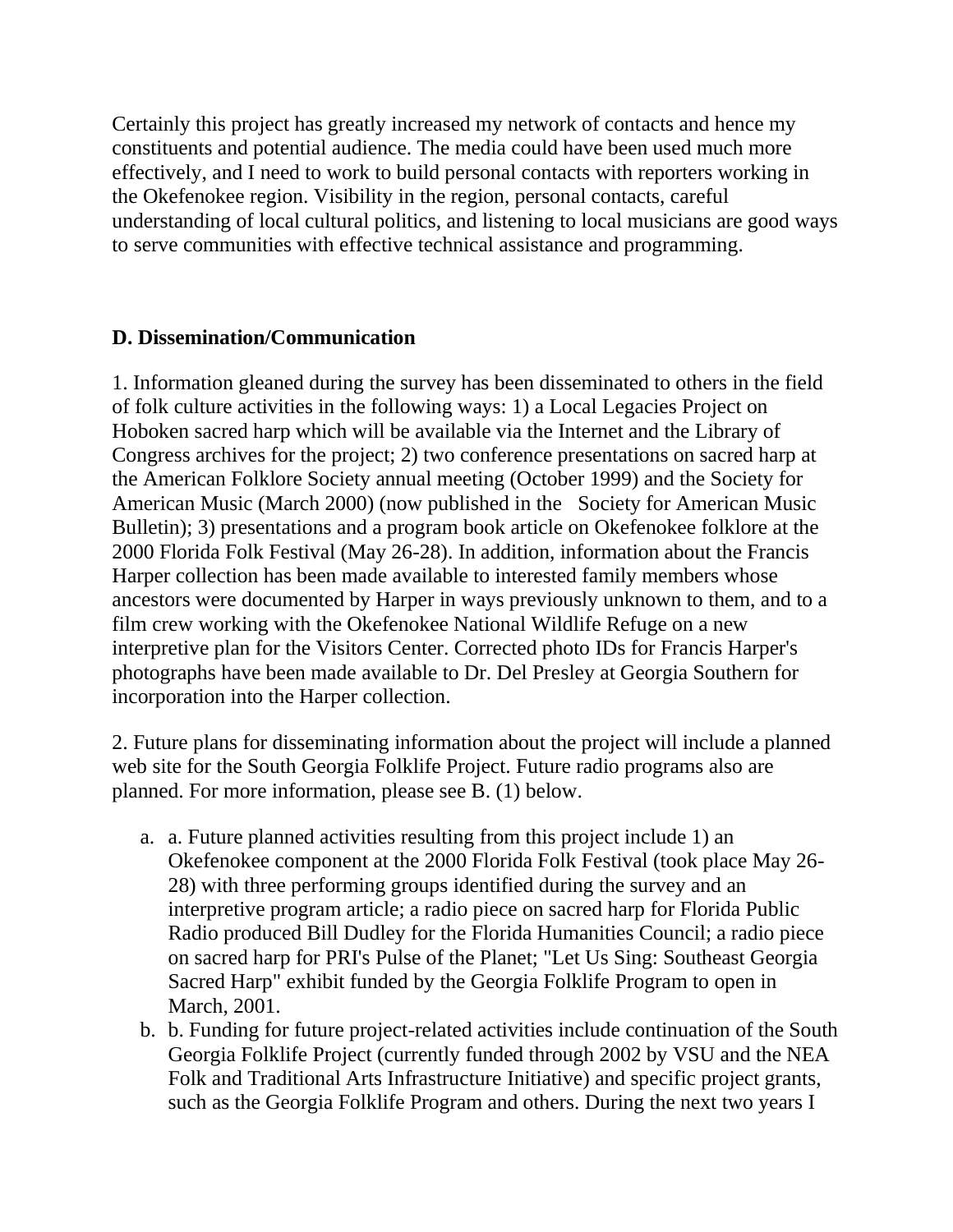will be working to try to establish firm ongoing funding for the folklife project at VSU.

c. c. This project could easily be replicated elsewhere. Indeed, this is the basis for all good public programming: a solid base in field research followed by interpretive programs which disseminate findings while assisting artists and implementing local, culturally appropriate cultural conservation strategies.

#### **E.** A**ppendices:**

#### **Press clippings**

#### **Bibliography**

Sommers, Laurie Kay, Continuity and Change in the Hoboken Sacred Harp Tradition

Research report by Ann Tweedy, Francis Harper materials at Spencer Library, University of Kansas

Local Legacies report by David I. Lee on Hoboken Sacred Harp

John Kay Fieldwork Report on Baker County

The Okefenokee Region of Southeast Georgia and Northwest Florida (Florida Folk Festival program book)

Okefenokee Folklore/Music Bibliography:

Cauthen, Joyce H., ed. Benjamin Lloyd's Hymn Book, A Primitive Baptist Song Tradition. Montgomery, AL: Alabama Folklife Association, 1999.

Cothran, Kay L. "Lem Griffis: Okefenokee Swamp Yarns," in Storytellers, Folktales and Legends from the South, John A. Burrison, ed. Athens and London: University of Georgia Press, 1991.

Cothran, Kay L. "Talking Trash in the Okefenokee Swamp Rim, Georgia," in Readings in American Folklore, Jan Harold Brunvand, ed. New York: W. W. Norton & Company, 1979.

Coulter, E. Merton. "The Okefenokee Swamp, Its History and Legends, Part 1." Georgia Historical Quarterly, vol. 48 (1961): 166-89.

Crowley, John G. 1996. Primitive Baptists of the Wiregrass South. Gainesville: University Press of Florida, 1998.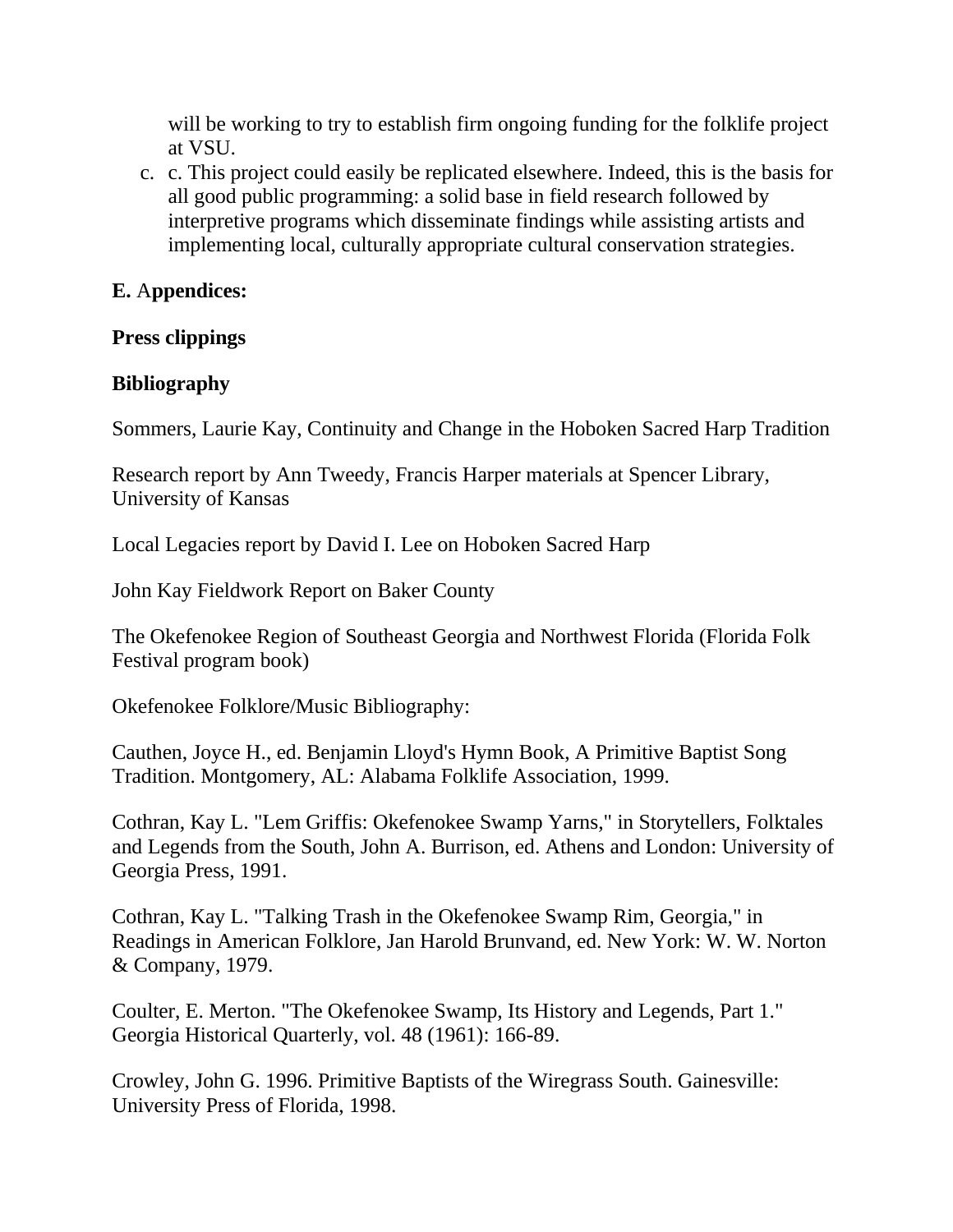Georgia Wildlife Federation, The Okefenokee Swamp, Natural Georgia Series, vol. 6/1 (1997).

Gibson, and Lois B. Mays. Memories of Charlton.

Harper, Jean Sherwood. "Collecting Folk-Songs in Okefinokee Swamp," Vassar Quarterly (Feb. 1922): 6-10.

Harper, Francis. "Tales of the Okefinokee," American Speech, vol. 1, no. 8 \*1926): 407-20.

Harper, Francis and Delma E. Presley. 1981. Okefinokee Album. Athens and London: University of Georgia Press.

Morgan, Nancy Fouraker. 1997. Out of the Pocket, My Life on the Florida/Georgia Frontier. Self published. Rose Printing Co., Inc., Tallahassee, FL. Available Stephen Foster State Park Gift Shop, White Springs, FL.

Mays, Lois B. Settlers of the Okefenokee, Folkston: Okefenokee Press, 1975.

Puckett, Martha Mizell. 1975. Snow White Sands. Douglas, GA: South Georgia College.

McQueen, A.S. and Hamp Mizell, History of Okefenokee Swamp. Folkston, GA: Charlton Co. Historical Society, reprinted 1992 (originally printed 1926 by Jacobs of Clinton, S.C.).

Thrift, J. Luther. Tales of Ol' Oke-fe-nok, Legendary Stories of the Okefenokee. Self-Published, 1999, J. Luther Thrift, 2602 Swamp Road, Waycross, Georgia.

Trowell, Christy T. Okefenokee: Profiles of the Past. Okefenokee Wildlife League Special Publication No. 1, 1998.

Trowell, Christy T. Indians of the Okefenokee. Okefenokee Wildlife League Special Publication No. 2, 1989.

Trowell, Christy T. Life on the Okefenokee Frontier. Okefenokee Wildlife League Special Publication No. 3, 1998.

Trowell, Christy T. and Robert Lee Izlar. Jackson's Folly: The Suwanee Canal Company in the Okefenokee Swamp, Okefenokee Wildlife League Special Publication No. 4, 1998.